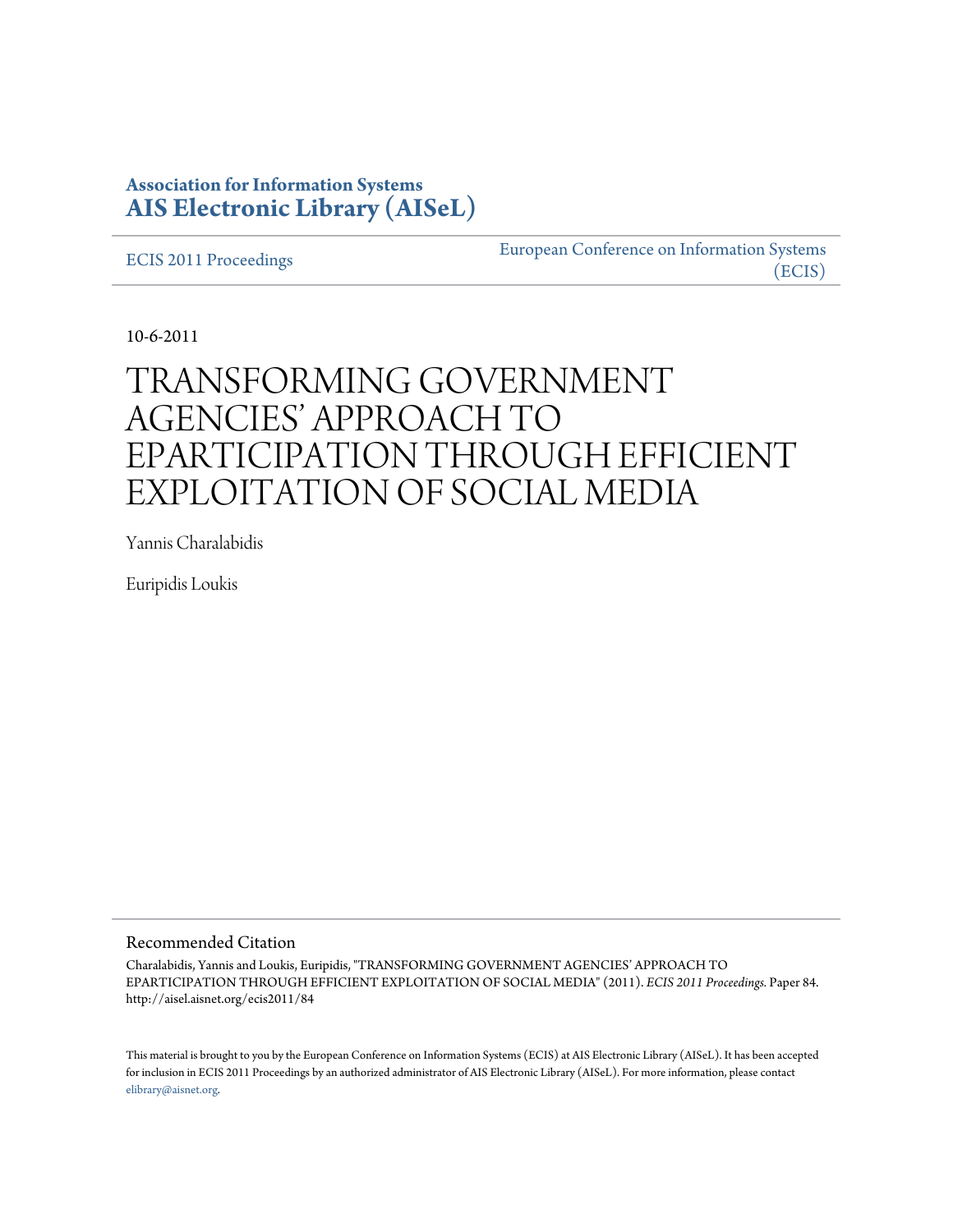# **TRANSFORMING GOVERNMENT AGENCIES' APPROACH TO EPARTICIPATION THROUGH EFFICIENT EXPLOITATION OF SOCIAL MEDIA**

Charalabidis, Yannis, University of the Aegean, Dep. of Information and Communication Systems Engineering, 83200 Karlovassi, Samos, Greece, yannisx@aegean.gr

Loukis, Euripidis, University of the Aegean, Dep. of Information and Communication Systems Engineering, 83200 Karlovassi, Samos, Greece, eloukis@aegean.gr

#### **Abstract**

*Government agencies are making considerable investments for exploiting the capabilities offered by ICT, and especially the Internet, to increase citizens' engagement in their decision and policy making processes. However, this first generation of e-participation has been characterised by limited usage of the 'official' e-consultation spaces of government agencies by the citizens. The emergence of Web 2.0 social media offers big opportunities for overcoming this problem, and proceeding to a second generation of broader, deeper and more advanced e-participation. This paper presents a methodology for the efficient exploitation of Web 2.0 social media by government agencies in order to broaden and enhance e-participation. It is based on a central platform which enables posting content and deploying micro web applications ('Policy Gadgets'-Padgets) to multiple popular Web 2.0 social media, and also collecting users' interactions with them (e.g. views, comments, ratings) in an efficient manner using their application programming interfaces (API). These interactions' data undergo various levels of processing, such as calculation of useful analytics, opinion mining and simulation modelling, in order to provide effective support to public decision and policy makers. The proposed methodology allows government agencies to adopt advanced and highly effective 'hybrid' e-participation approaches.*

*Keywords: e-participation, web 2.0, social media, public policy, opinion mining, simulation modelling, application programming interface (API).*

#### **1 Introduction**

Government agencies have been making for more than a decade considerable efforts and investments for exploiting the capabilities offered by information and communication technologies (ICT), and especially the Internet, to increase citizens' engagement in their decision and policy making processes. This has lead to a big increase of e-participation research (Saebo et al, 2008; Sanford and Rose, 2009; Loukis et al, 2011) and practice (OECD, 2001a, 2001b, 2004; Curtis, 2006; Commission of the European Communities, 2006 and 2010; Timmers, 2007; United Nations, 2008). This first generation of e-participation has been characterised by the development of many 'official' e-participation spaces operated by various government agencies, which offered to citizens extensive information on government activities, decisions, plans and policies, e-voting and e-survey tools, and also econsultation spaces, such as e-forums, where citizens could enter opinions on various topics under discussion, or on other citizens' opinions. The need for increasing the quality of these e-consultations lead to the development of more structured types of e-forums (Karacapilidis et al, 2005; Xenakis and Loukis, 2010; Loukis and Wimmer, 2010), which impose the semantic annotation of users' postings (e.g. as issues, alternatives, pro-arguments, or contra-arguments) and also allow only some predefined relations among them (e.g. an alternative can be related only with an issue, etc.). A first evaluation of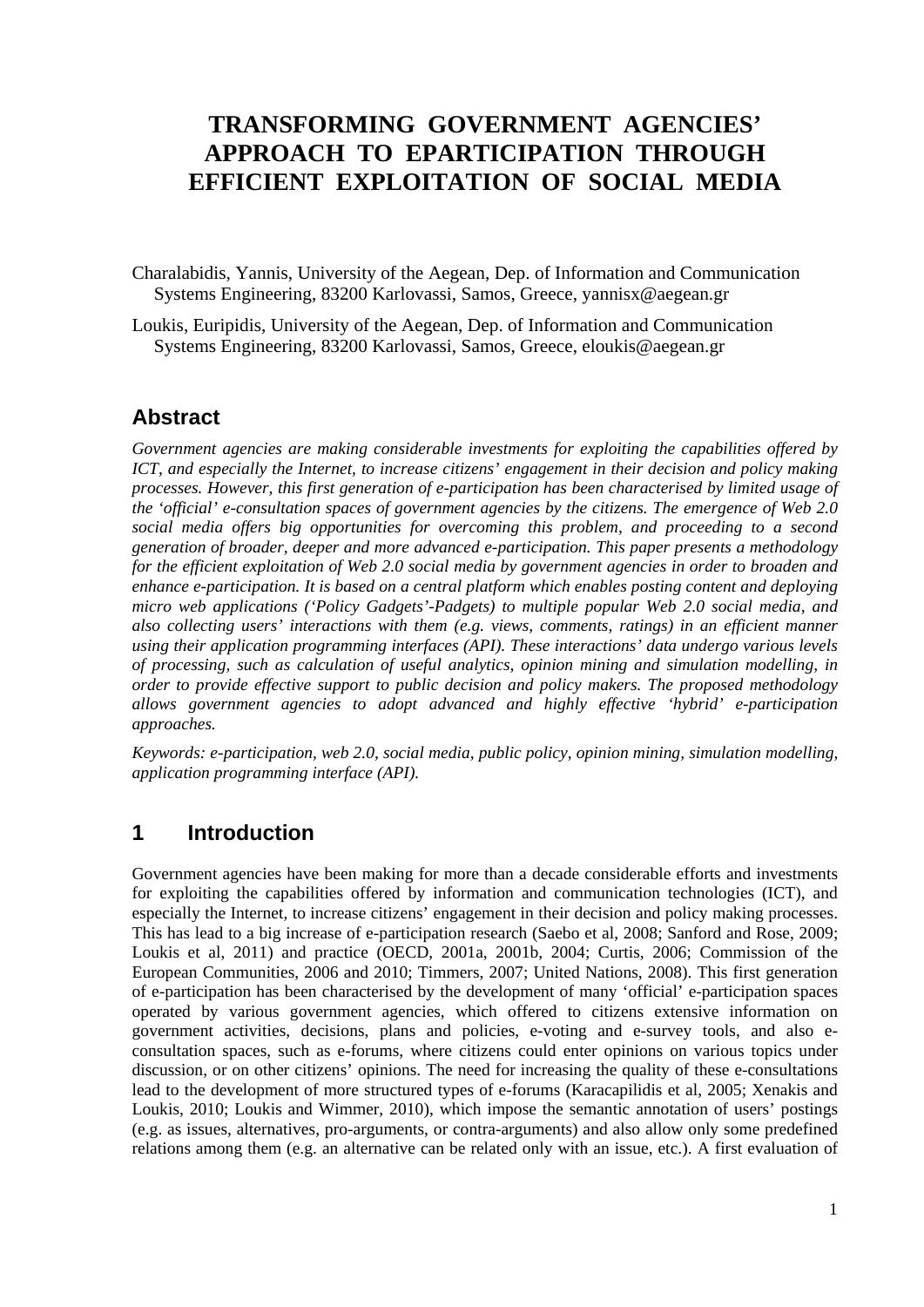these more structured types of e-forums has shown that they facilitate and drive a more disciplined, focused and argumentative discussion; however, they are more difficult to use and demanding, so they are appropriate for more knowledgeable and educated citizens' groups, and might exclude less educated and sophisticated ones.

The outcomes of this first generation of e-participation were much lower than the initial expectations (e.g. Chadwick, 2009a; Ferro and Molinari, 2010). The use of these official e-participation websites by the citizens has been in general limited. Governments expected citizens to make the first step, moving from their own online environments to these official e-participation websites, in order to participate in public debates on various proposed public policies or legislations, getting adapted to the structure, language and rules of these websites, but this happened only to a limited extent. Also, most of the topics discussed there were defined by government and very often did not directly touch citizens' daily problems and priorities, and were more appropriate for experts. Furthermore, many of the ICT tools they adopted were not sufficiently user-friendly and appropriate for wide citizens' participation. Gradually it was realized that the design of e-participation spaces 'for all' was not an easy task, due to the heterogeneity of real or potential online users with respect to educational level, ICT skills and culture. Another problem was that the methodologies used for e-participation were not scalable, so they could be used for pilot trials, but they were not appropriate for large scale e-participation.

The emergence of Web 2.0 social media offers big opportunities for overcoming the above problems, and proceeding to a second generation of broader, deeper and more advanced e-participation. It allows government agencies to transform their approach to e-participation: instead of hosting it exclusively on their own official e-participation websites, they can exploit popular Web 2.0 social media as well, which attract numerous visitors; also, many of them can attract quite different groups of visitors from the ones usually visiting the official e-participation websites (e.g. with respect to educational level, ICT skills and culture). For this reason Web 2.0 social media have recently started being exploited by government agencies, both for broadening and enhancing their interaction with citizens and for internal coordination and knowledge exchange (Osimo, 2008; Punie, 2009; Mergel et al, 2009). So while previously governments moved towards the creation of more structured e-consultation spaces, as mentioned above, currently they tend to move in the opposite direction and reduce the structure they impose on their interaction with the citizens: instead of inviting the citizens to interact with government in the official e-participation spaces in accordance with their rules and structures, it is now government that goes to the electronic spaces where citizens prefer to have discussions, create content and collaborate with others. However, government agencies should address successfully many challenges in order to use efficiently Web 2.0 social media for the above purposes. While previously they had to manage a unique e-participation space (e.g. make postings to it, process postings of the citizens, reply to them, etc.), in this new approach they have to manage concurrently many Web 2.0 social media (e.g. publish content to them, retrieve from them data on users' interactions, such as views, comments, ratings, votes, etc., integrate, process them and draw conclusions, based on these conclusions publish new content in each of them, etc.; this needs much more effort and therefore requires more human and financial resources.

This paper aims to contribute to addressing these challenges. It presents a methodology for the efficient exploitation of Web 2.0 social media by government agencies in order to broaden and enhance e-participation overcoming the above challenges. It is based on a central platform which enables posting content and deploying micro web applications (termed as 'Policy Gadgets'-Padgets) to multiple popular Web 2.0 social media simultaneously, and also collecting users' interactions with them (e.g. views, comments, ratings, votes, etc.) in an efficient manner using their application programming interfaces (API). These interactions' data undergo various levels of advanced processing, such as basic processing resulting in the calculation of useful analytics, opinion mining and simulation modelling, in order to provide effective decision and policy making support. The proposed methodology leads to a transformation of the existing government agencies' single channel approach to e-participation, towards 'hybrid' multi-channel approaches, which combine the use of interconnected 'official' e-consultation spaces (both unstructured and structured) and Web 2.0 social media. It is going to be validated and further elaborated through 'real life' pilots in the PADGETS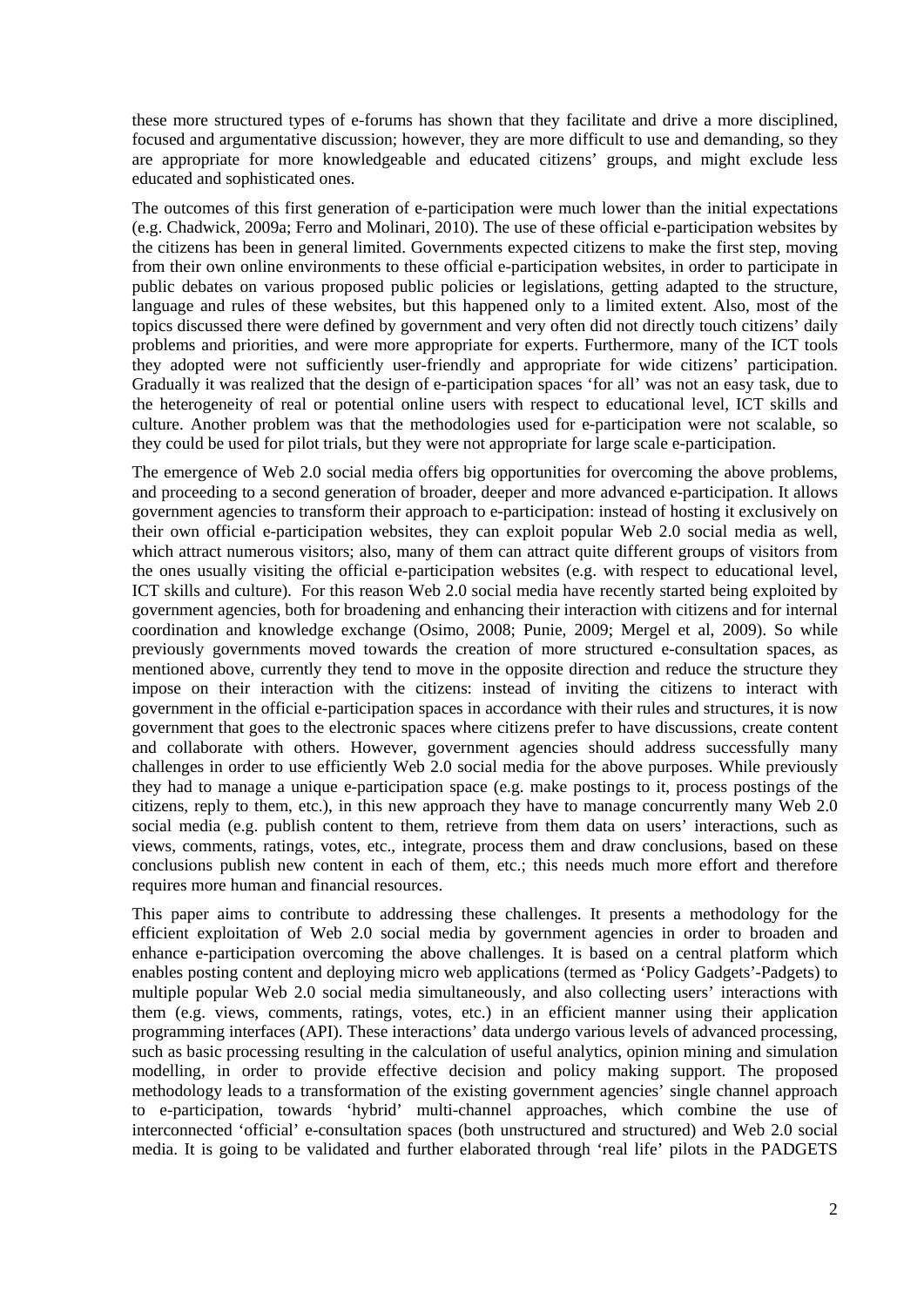('Policy Gadgets Mashing Underlying Group Knowledge in Web 2.0 Media' – www.padgets.eu) research project, which is supported by the 'ICT for Governance and Policy Modelling' research initiative of the European Commission.

The paper is structured in five sections. In the following section 2 the theoretical background of the proposed methodology is outlined, while in section 3 a description of it is provided. Then in section 4 the core technologies to be employed are reviewed. Finally in section 6 the conclusions are summarized and future research directions are proposed.

# **2 Theoretical Background**

Rittel and Weber in their influential paper on the 'Dilemmas in a General Theory of Planning' (1973) argue that public policy problems tend to change dramatically. Previously, they were mainly 'tame', this term denoting that they had clearer and more widely accepted definition and objectives, so they could be solved by professionals using 'first generation' mathematical methods; these methods aim to achieve some predefined objectives with the lowest possible resources through mathematical optimization algorithms. Though for long time this approach has been successful in solving well defined problems associated with basic needs and problems of society (e.g. creating basic infrastructures) the evolution of the society makes it insufficient. The societies tend to become more heterogeneous and pluralistic in terms of culture, values, concerns and lifestyles, and this makes public policy problems 'wicked', this term denoting that they lack clear and widely agreed definition and objectives, and are characterised by high complexity and many stakeholders with different and heterogeneous problem views, values and concerns. Rittel and Weber in the above paper identify some fundamental characteristics of these wicked problems, which necessitate a different approach than the ones used for the tame problems:

- There is no definitive formulation of a wicked problem.

- A wicked problem usually can be considered as a symptom of another 'higher level' problem, so defining the boundaries and the level at which such a problem will be addressed is of critical importance.

- Solutions to wicked problems are not 'true-or-false', but 'good-or-bad', and this judgement is not 'objective', but highly 'subjective', depending on the group or personal interests of the judges and their values.

- Every wicked problem is essentially unique; despite seeming similarities among wicked problems, one can never be certain that the particulars of a problem do not override its commonalities with other problems already dealt with.

- Wicked problems have no stopping rule, so planners stop for reasons which are external to the problem (e.g. running out of time, or money).

- Wicked problems do not have an enumerable set of potential solutions, nor is there a well-described set of permissible operations that may be incorporated into the solution plan.

- There is no immediate and ultimate test of a solution to a wicked problem, since this requires examination of several types of impacts on numerous persons or groups, and for a long time period.

- Every solution to a wicked problem is an 'one-shot operation'; every attempt counts significantly and there is no opportunity to learn by trial-and-error.

For these reasons the wicked problems cannot be solved simply by using mathematical algorithms which calculate 'optimal' solutions, since they lack the basic preconditions for this: they do not have clear and widely agreed definition (with each stakeholders' group usually having a different view of the problem) and objectives that can be used as criteria for evaluating possible solutions. So Rittel and Webber in the above paper suggest that wicked problems require a different 'second generation' approach, which combines public participation in order to formulate a shared definition of it with subsequent technocratic analysis by experts. In particular, its first and fundamental phase is consultation among problem stakeholders, during which discourse and negotiation takes place, aiming to synthesize different views and formulate a shared definition of the problem and the objectives to be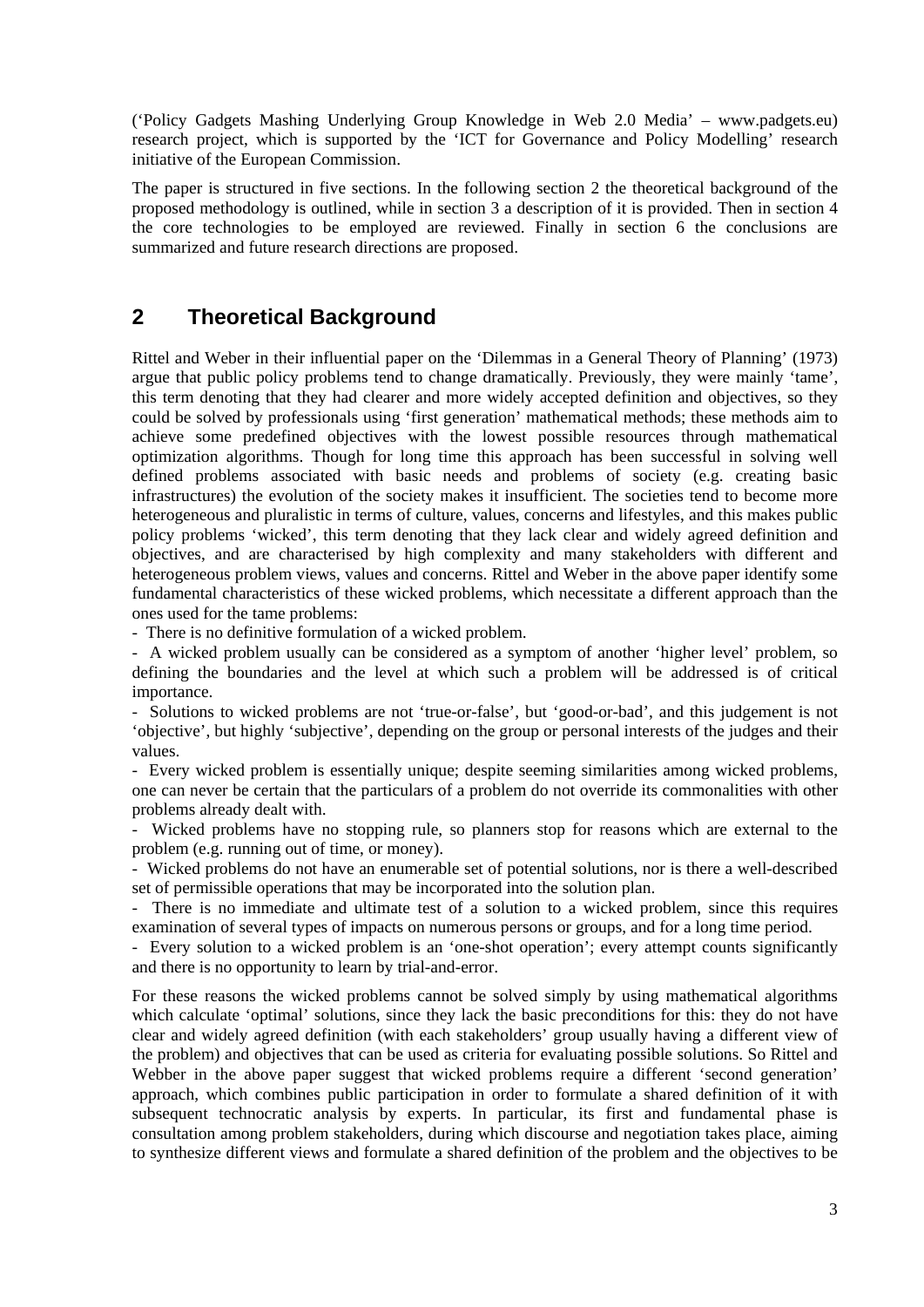achieved. Having this as a base it is then possible in a second phase to proceed to a technocratic analysis by experts using mathematical optimization algorithms for the well defined at that phase problem.

Subsequent research on this participative approach to the solution of public policy problems has revealed that it can be greatly supported by the use of appropriate information systems (e.g. Kunz and Rittel, 1979; Conklin and Begeman, 1989; Conclin, 2003), which allow problem stakeholders to enter 'topics' (meant as broad discussion areas), 'questions' (particular issues-problems to be addressed within the discussion topic), 'ideas' (possible answers-solutions to questions) and 'arguments' (evidence or viewpoints that support or object to ideas). Such a system is termed as an 'Issue Based Information Systems' (IBIS), and according to Kunz and Rittel (1979) can 'stimulate a more scrutinized style of reasoning which more explicitly reveals the arguments. It should they help identify the proper questions, to develop the scope of positions in response to them, and assist in generating dispute'. The emergence and rapid penetration of the Internet and the Web 1.0 has created big opportunities for a wide and cost effective application of such ICT-based participative approaches to the solution of public policy problems, and has lead to the development of e-participation. The emergence of the Web 2.0 and the relevant social media creates even more opportunities for a wider and more inclusive application of participative approaches to the solution of public policy problems, which engages more social groups than ever before. It enables a wider and more inclusive synthesis of views of many different and diverse social groups on a public policy problem that government faces, and therefore a better and more balanced and multi-dimensional formulation of a shared definition of the problem and the objectives to be achieved. Therefore adopting such a new e-participation approach exploiting the Web 2.0 can broaden and enhance e-participation, and contribute to better and more socially-rooted acceptable public policies.

In the same direction are the conclusions drawn by Mergel, Schweik and Fountain (2009) from an analysis of cases of successful Web 2.0 use in government that Web 2.0 technologies might have stronger transformational effects on government than previous ICTs, driving significant changes at the organizational, cultural, technological and informational changes. They argue that this strong transformation potential is due to the lower technical know-how, and therefore the lower cost, for both government organizations and individual citizens that characterises these Web 2.0 technologies in comparison with the previous generations of ICT used in government (e.g. internal systems, Web 1.0 Internet, etc.). These lower requirements for know-how and for human and financial resources allow a much quicker and easier deployment of Web 2.0 based solutions to meet various external and internal communication needs at various organizational units and hierarchical levels of government agencies. The same paper also suggests that government agencies can exploit Web 2.0 for 'crowdsourcing' (Howe, 2006; Brabham, 2008), defined as "the act of taking a job traditionally performed by a designated agent (usually an employee) and outsourcing it to an undefined, generally large group of people in the form of an open call", in order to mine fresh ideas from large groups of people for addressing various social needs and problems or for improving public services, transforming radically their ways of interacting with citizens. Also, Chadwick (2009a and 2009b) elaborates the seven basic principles of Web 2.0 proposed by O'Reilly (2005) for Internet politics as follows: "the Internet as a platform for political discourse; the collective intelligence emergent from political Web use; the importance of data over particular software and hardware applications; perpetual experimentalism in the public domain; the creation of small scale forms of political engagement through consumerism; the propagation of political content over multiple applications; and rich user experiences on political Web sites". He suggests that both the research community and government practitioners should take seriously into account the above principles, the opportunities they create and the evolutions they drive in the political domain.

## **3 Methodology Description**

The proposed methodology for efficient exploitation of Web 2.0 by government agencies is based on a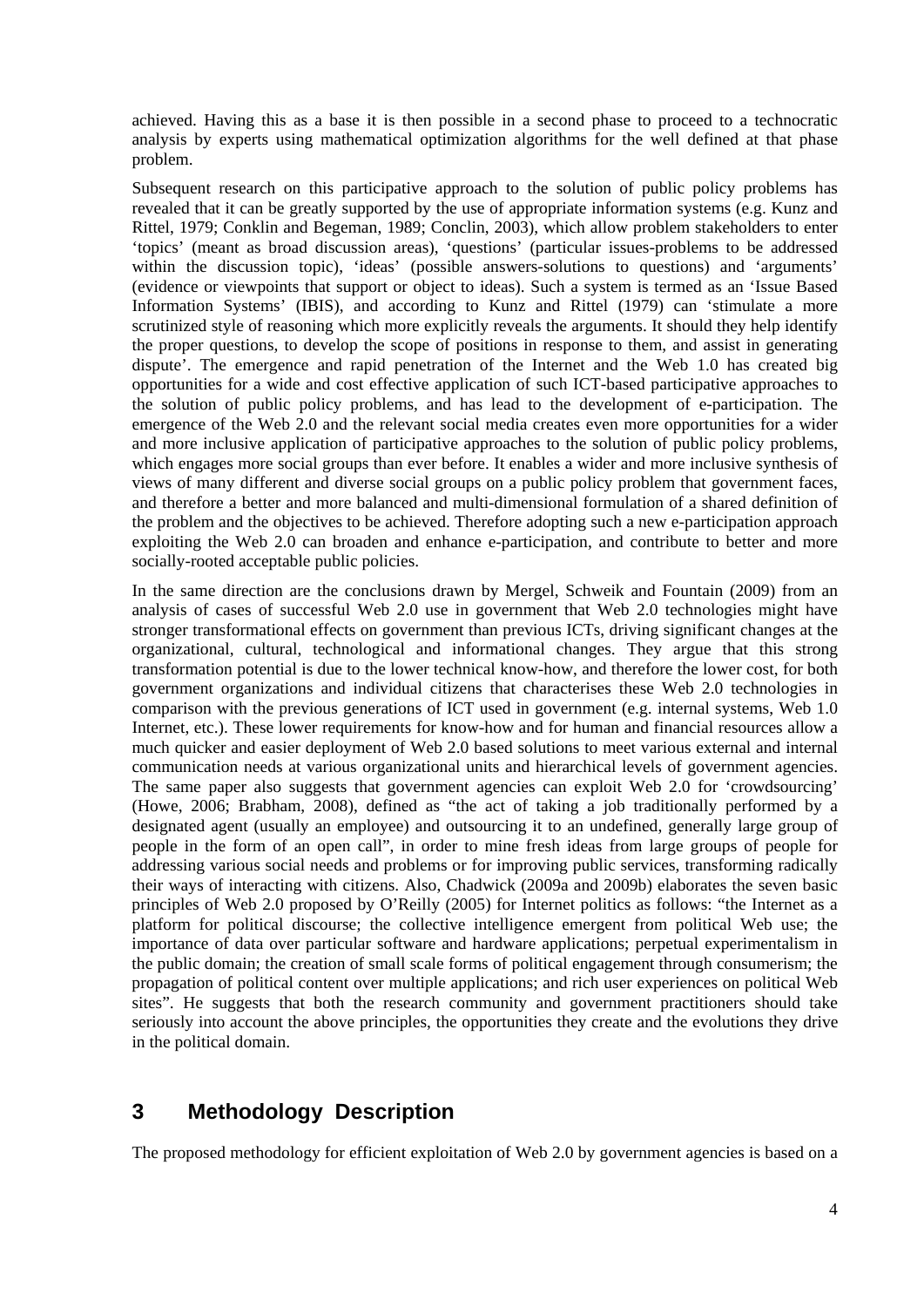central platform, which enables posting policy-related content to multiple social media simultaneously, and then retrieving users' interactions with it (e.g. views, comments, ratings, votes, etc.), in an systematic and centrally managed machine-supported automated manner through their APIs. It also allows policy makers to create graphically micro-applications, termed as 'Padgets' (Policy Gadgets), which can be deployed in many different Web 2.0 social media that allow such applications in order to convey policy messages to their users, interact with them and receive their opinions. It should be noted that the above content and the Padgets to be deployed in several social media can include a link to a relevant e-consultation conducted in the official website of the competent government agency, to be used by citizens having a strong interest in the policy under discussion. Each of the targeted social media will have a different audience, so that we can finally reach various groups of citizens, which are quite different from the ones who visit and use the official government-initiated e-participation websites.

This Padget concept that our methodology is introducing is an extension of the concept of the 'gadget' applications in web 2.0, which use services and data from heterogeneous sources in order to create and deploy quickly applications, adapted to the needs of public policy formulation. In particular a Padget is composed of four elements:

I) A policy message associated with a public policy in any stage of its lifecycle (e.g. a policy white paper, a draft policy plan, a legal document under formulation, an EU directive under implementation, etc.), which can include various kinds of information, such as text, images, video, etc.

II) An interface allowing users to interact with the Padget, which may give users the capability to access policy documents, be informed on relevant news, vote on some issues, rate various aspects of the policy, express opinions, upload material, tag other people opinions or content as relevant, etc.

III) Interactions of the users with this policy message in various social media, e.g. blogs, YouTube, wikis, social networks, etc., which are retrieved by the central platform.

IV) A decision support module, which performs three levels of processing of these users' interaction data in order to provide useful information that assists and supports the policy maker for making decisions, and has the architecture shown below in Figure 1.



*Figure 1: Architecture of the decision support module*

Content or Padgets can be deployed in many different categories of Web 2.0 social media, such as: - Platforms for Communication, such as Blogs, Internet forums, Presence applications, Social networking sites, Social network aggregation sites and event sites.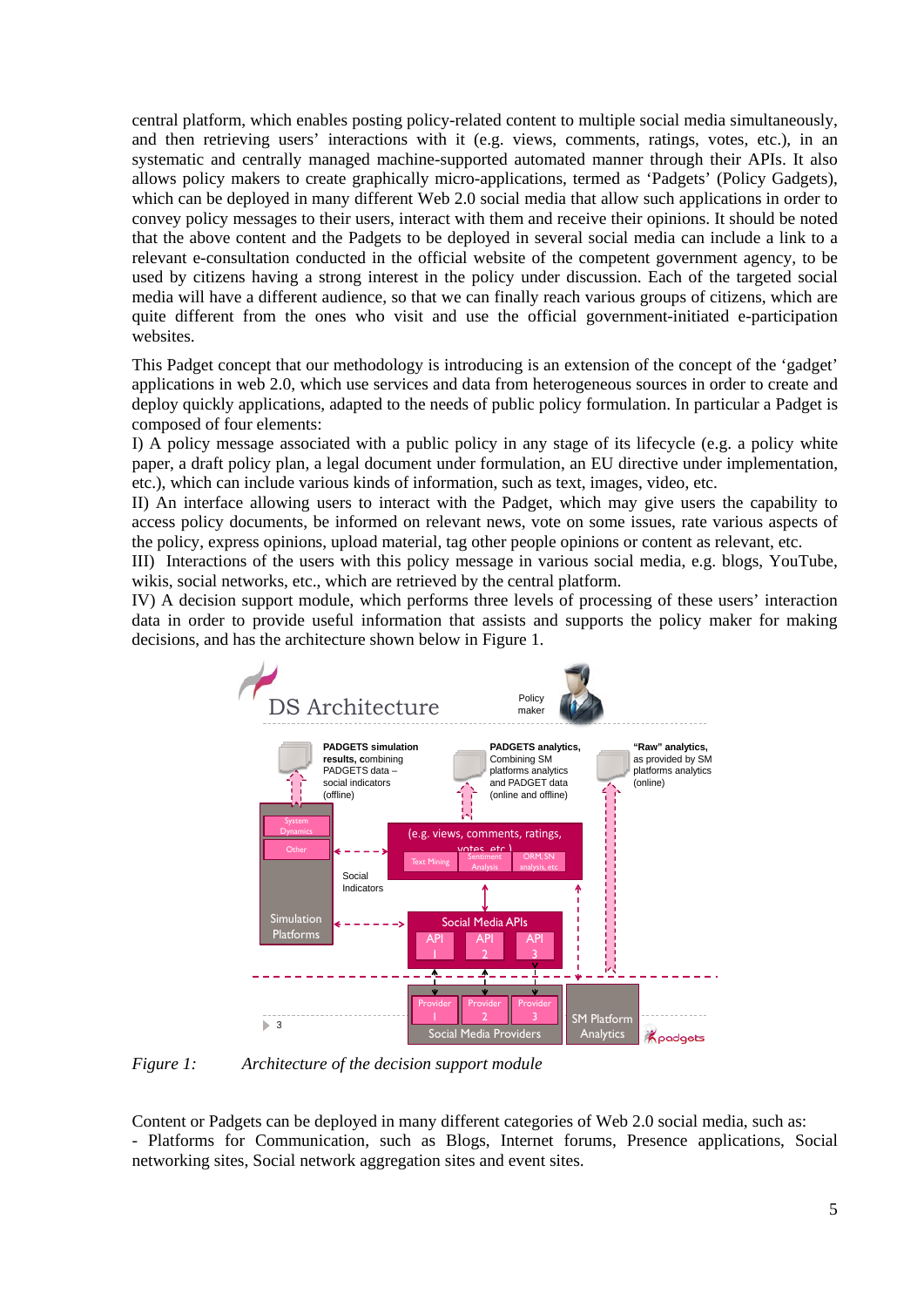- Platforms for Collaboration, such as Wikis, Social bookmarking (or Social tagging) sites, social news and opinion sites.

- Platforms for Multimedia and Entertainment, such as Photo sharing, Video sharing, Livecasting and Virtual World sites.

- Platforms for News and Information, such as Goggle News, Institutional Sites with high number of visitors (i.e. EU, Human Rights and WWF sites) and newspaper sites.

- Platforms for Policy Making and Public Participation, such as governmental organisations' forums, blogs, petitions, etc.

From each category will be chosen the most appropriate social media, taking into account the particular public policy under discussion and the audience we would like to involve in the discussion.

A typical application of the proposed methodology in the policy making processes would be initiated by a policy maker wanting to "listen to society's input" in order to make decisions about a future policy to be introduced, or possible modifications of an already implemented policy. The process to be followed consists of four steps shown in Figure 2.



*Figure 2: Typical application process of the proposed methodology* 

I) The policy maker designs a campaign using the platform capabilities through a graphical drag-anddrop user interface similar to the one of existing mashup editors. The policy maker can add content to this campaign (e.g. a short textual description of the policy, a longer text describing it in more detail, a video and a number of pictures) to be published in Web 2.0 social media not allowing the deployment of applications. Also, he/she can formulate a Padget application (including some content and also evoting and/or e-survey functionalities) to be deployed in social media allowing it. Finally the targeted social media will be defined.

II) The execution of the campaign starts by publishing the above content and deploying the Padget in the defined target Web 2.0 social media using their API.

III) The users of the above social media interact in various ways with the content and the Padget. This means that users access them, see the policy message, vote in favour or against it (e.g. using like/dislike capabilities), rate it, stipulate opinions, add material, etc. The above will be performed in a privacy preserving manner and in accordance with the privacy preferences of each user and the privacy policy specified for the Padget.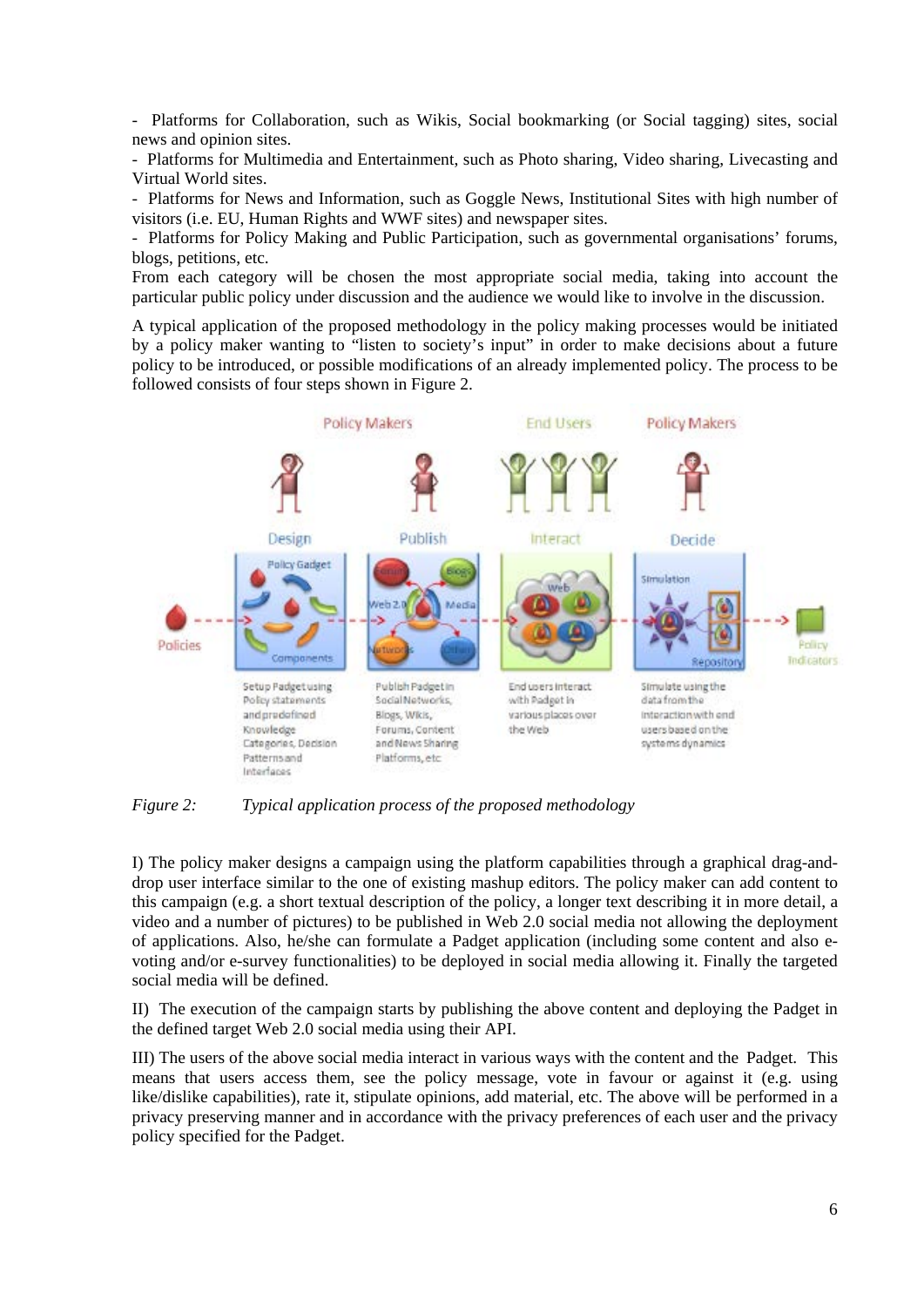IV) At the last stage the above interactions of users are retrieved from all these social media, together with relevant analytics provided by them, using their API. Advanced processing of them is performed at the three levels mentioned above and shown in Figure 1, in order to provide to the policy maker information about the attitudes of the society about the particular policy and the main issues raised (e.g. remarks, advantages, disadvantages, suggestions for improvement). This can be the end of the campaign, or if the policy maker needs more information and insight on the attitudes and opinions of the citizens he/she can go back to step 1 and start a new iteration.

# **4 Core Technologies**

#### **4.1 Social Media Application Programming Interface**

It is of critical importance for the proposed methodology the central platform to provide interoperability with many different Web 2.0 social media, enabling both posting and retrieving content from them in a machine-supported automated manner through their API. In order to assess the existing capabilities in this direction were examined in detail the API of the following ten highly popular Web 2.0 social media: Facebook, Youtube, Linkedin, Twitter, Delicious, Flickr, Blogger, Picassa, Ustream and Digg. In particular, for each of them we examined the following characteristics:

- Available APIs and types of capabilities they provide.

- Capabilities for pushing content in them through their API, where the term "push" reflects any kind of activity that results in adding some type of content in these platforms, such as posts, photos, videos as well as ratings, requests, approvals, intentions, etc.

- Capabilities for retrieving content from them through their API, where the term "retrieve" reflects any kind of activity that results in acquiring some kind of information from these platforms representing activities that have occurred in them, such as comments on a post, photo or video, approved requests, manifested intentions, re-publication activities, etc.

- Capabilities for deploying applications (gadgets/widgets) in their environment and having users interact with them.

From this analysis it has been concluded these Web 2.0 social media have a clear strategy to become more open and public and conform to open API standards. In this scope they provide more and more functionalities through their API for posting and retrieving content, in order to attract third parties to develop applications. The general trend is exposing methods through their APIs that "go deeply" into their innermost functionalities and provide developers with an ever growing set of capabilities. This includes on one hand content push functionality (this content can be text, images, videos or have more complex forms, such as "events", "albums" etc.). A large portion of the API is dedicated to the creation, uploading, modification and deletion of such content. On the other hand API also provide functionality that supports the direct retrieval of various types of content generated by users, such as "user ratings", "unique visits" or "retransmissions" (to other nodes of a social network). However, only Facebook and Linkedin allow deploying applications in their environment, while all the other eight examined social media do not. This means that only in these two social media padgets can be deployed, while in the remaining only content (e.g. postings, images, video, tweets, etc.) can be published.

#### **4.2 Opinion Mining**

Considerable research has been conducted in the area of opinion mining, defined as the computational processing of opinions, sentiments and emotions found, expressed and implied in text (Liu, 2005; Wiebe et al, 2005; Choi, 2006; Godbole, 2007; Pang and Lee, 2008; Lo & Potdar, 2009). Its initial motivation has been to enable firms to analyze online reviews and comments entered by users of their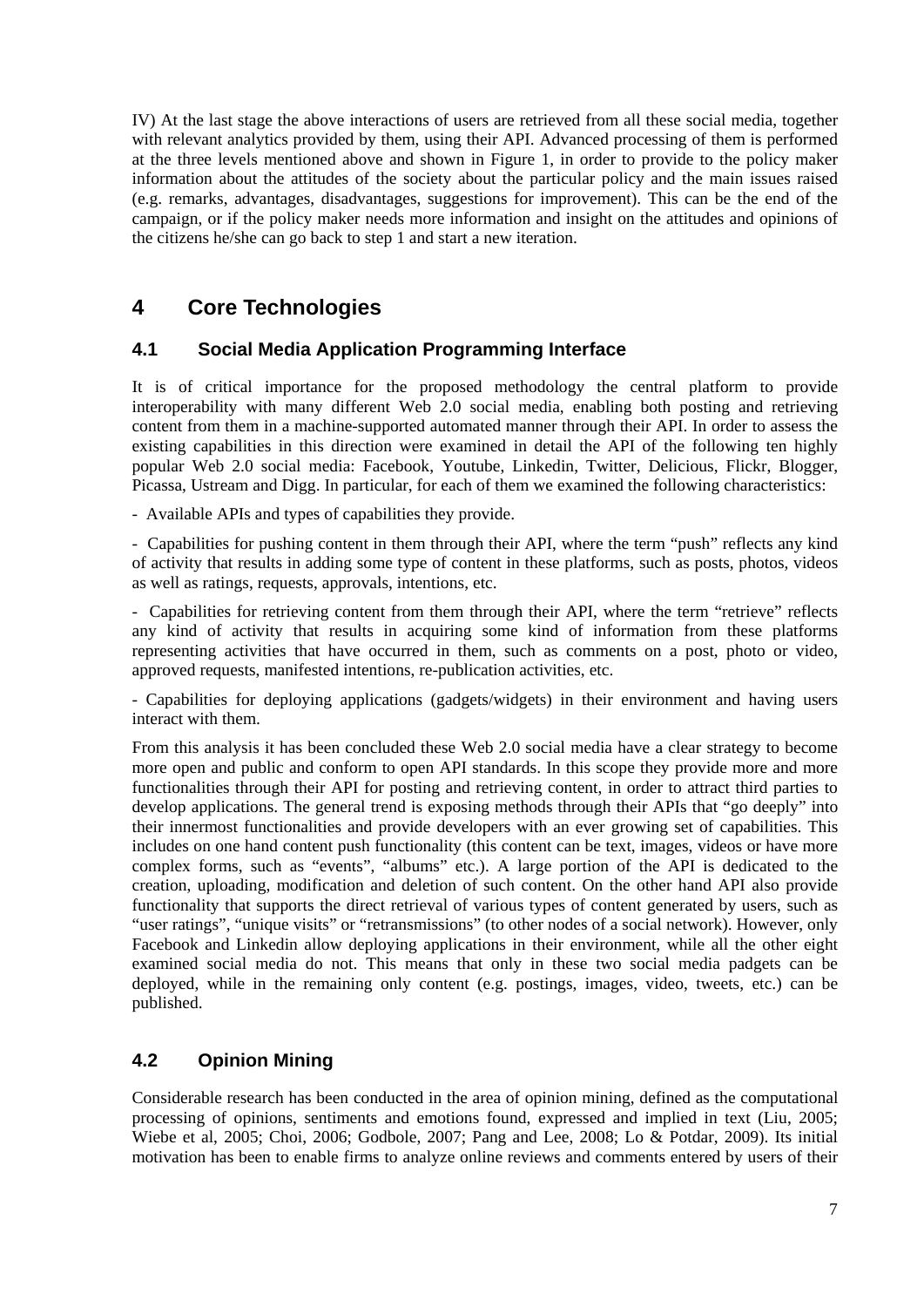products in various review sites, blogs, forums, etc., in order to draw general conclusions as to whether users liked the product or not (sentiment analysis), and also more specific conclusions concerning features of the product that have been commented (features extraction) and the orientations (positive or negative) of these comments. From this research considerable knowledge has been generated in this area, consisting of methods and tools for addressing mainly three problems:

I) Classification of an opinionated text as expressing as a whole a positive, negative or neutral opinion (document-level sentiment analysis),

II) Classification of each sentence of such a text as objective (fact) or subjective (opinion), and then focus on the latter and classification of each of them as expressing a positive, negative or neutral opinion (sentence-level sentiment analysis),

III) Extraction from a set of opinionated texts about the topic under discussion of the particular features/subtopics commented by the authors of these texts, and for each of them identification of the orientation of the opinions expressed about it (positive, negative or neutral) (feature-level sentiment analysis).

The above methods and tools enable us to analyze the textual feedback on a proposed public policy, which is provided by the users of the social media where we have published messages or deployed padgets concerning this policy, and to draw conclusions on: a) the general sentiments/feelings of the users on this policy (whether they like it or not), b) the main particular issues that are raised on this policy and the main aspects of it that are commented, and also the sentiments/feelings (positive, neutral or negative) on each them. These conclusions can be combined with the ones from the analysis of users' non-textual feedback (e.g. numbers of users who viewed, liked and disliked the message, ratings of it, etc.), so that a more complete picture on the attitudes on this proposed public policy can be formed. It should be noted that for the practical application of the above opinion mining methods it is of critical importance to have sufficient language resources, such as lexicons of 'polar words' (i.e. words with positive and negative meaning to be used for classifications of opinions as positive or negative), synonyms and antonyms.

#### **4.3 Simulation Modelling**

Law and Kelton (2000) define simulation modelling as the research approach of using computer software to model the operation and evolution of "real world" systems. Such a model can be viewed as an artificial world giving the unprecedented opportunity to intervene and attempt to make improvements to the performance of a system, and then estimate the effects of these interventions and improvement on various critical performance variables. As such it is a laboratory, safe from the risks of the real environment, for testing out hypotheses and making predictions (Dolley, 2002). In particular, simulation modelling involves creating a computational representation of the underlying logic and rules that define how the real-life system we are interested in changes (e.g. through differential equations, flow charts, state machines, cellular automata, etc.). These representations are then coded into software that is run repeatedly under varying conditions (e.g., different inputs, alternative assumptions, different structures) calculating the changes of system's state over time (continuous or discrete) (Davis et al., 2007). While other research methods aim to answer the questions "What happened, how and why" (trying to understand the past), simulation modelling aims mainly to answer the question "What if?" (i.e. what will happen if some particular changes of system structure or rules take place, trying to "move forward" into the future).

According to Borshchev and Filippov (2004) based on the level of modelling detail/abstraction (we can have modelling with high abstraction/less details, medium abstraction/details or low abstraction/more details) and on the way time is modelled (as continuous or discrete) we can distinguish between four main paradigms of simulation modelling (Figure 3):

A) Dynamic Systems (enabling high detail simulation in continuous time and used mainly for technical systems),

B) Discrete Events Modelling (enabling high detail simulation in discrete time),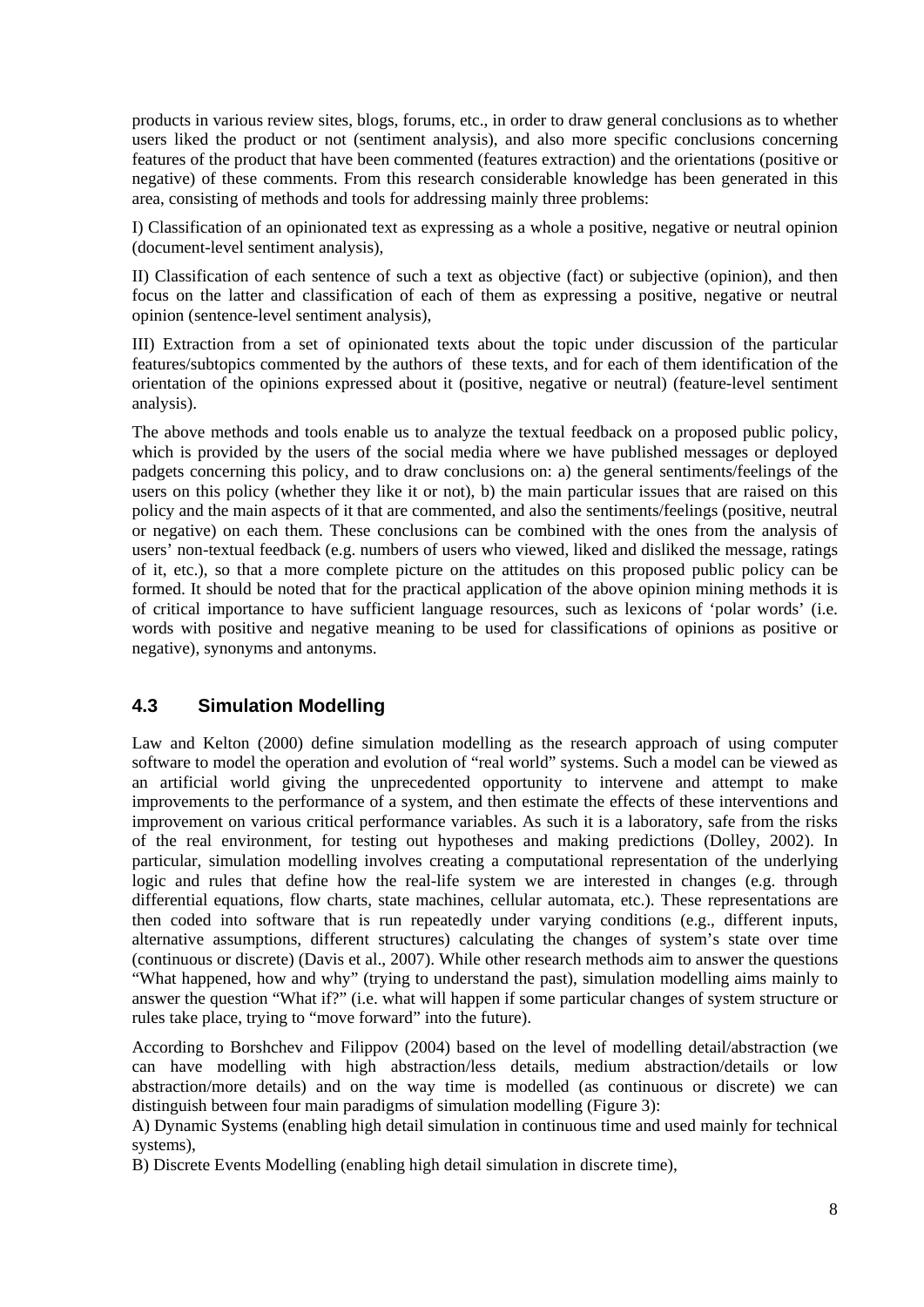C) System Dynamics (enabling simulation in medium or high level of abstraction in continuous time), D) Agent-based Modelling (enabling modelling the behaviour of the individual 'agents' forming the system (at various levels of granularity, e.g. citizens, groups, firms, etc.) and then from them the system's behaviour is derived).



*Figure 3: Main paradigms of simulation modelling (source: Borshchev and Filippov (2004)*

By comparing them we came to the conclusion that Systems Dynamics (SD) (Forrester, 1958 and 1961; Kirkwood, 1998) is more appropriate for the analysis of public policies, because this usually requires high level views of complex social or economic systems in continuous time, and also such systems include various individual processes with various types of 'stocks' and 'flows' among them, which are influenced by a public policy. For these reasons Systems Dynamics has been successfully used in the past for estimating the evolution of a number of critical variables for society under various policy options, such as unemployment, economic development, taxation income, technologies penetration, pollution, poverty, etc. and for the analysis of various types of public policies (e.g. Liu and Wang, 2005; Homer and Hirsch, 2006; Schwaninger et al, 2008; Teekasap, 2009). It focuses on understanding initially the basic structure of a system (i.e. its main stocks, flows and the variables influencing them) and then based on it estimating the behaviour it can produce (e.g. exponential growth or S-shared growth of the basic variable), and also how this behaviour will change if various structural changes are made.

# **5 Conclusions**

In the previous sections has been presented a methodology for the efficient exploitation of Web 2.0 social media by government agencies for achieving a wider interaction with more and diverse groups of citizens and broadening and enhancing e-participation. It is based on a central platform, which allows publishing content and deploying micro web applications (Padgets) to multiple Web 2.0 social media simultaneously, and also retrieving users' interactions with them (e.g. views, comments, ratings) in all these social media, in an efficient systematic and centrally managed machine-supported automated manner using their API. This central platform also performs various levels of advanced processing of these interaction data, such as calculation of useful analytics, opinion mining and simulation modelling, in order to extract from them information appropriate for supporting substantially government decision and policy makers.

The proposed methodology leads to a transformation of the current government agencies' approach to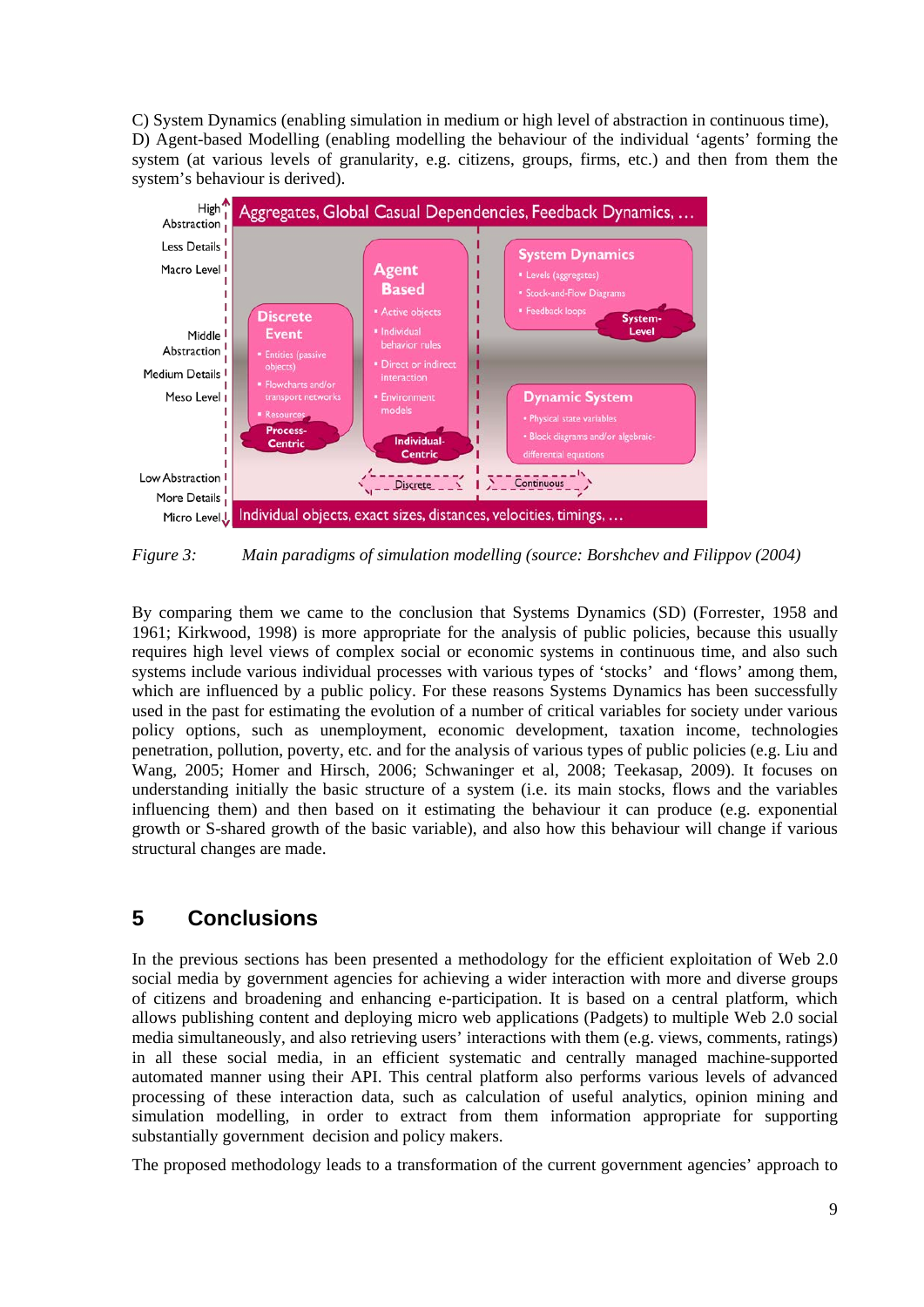e-participation, which is based on the provision to the citizens of a single e-participation channel (i.e. an official e-participation space), into a 'hybrid' multi-channel one. This new approach, instead of the 'one channel for all' logic of the current approach, uses a series of interconnected e-participation channels with quite different characteristics, levels of structure and target groups:

i) an official highly structured e-participation space (e.g. a structured forum that imposes the semantic annotations of users' postings, according to a predefined discussion ontology, and also allows only some predefined relations among them (Karacapilidis et al, 2005; Xenakis and Loukis, 2010; Loukis and Wimmer, 2010)) to be used mainly by a small group citizens with good knowledge on the policy under discussion, high education and willingness to spend considerable time and effort for it; the access to it can be controlled and limited to invited persons, such as representatives of main stakeholders and widely recognised experts, or free,

ii) an official unstructured e-participation space (e.g. a usual forum) to be used by a wider group of citizens with some knowledge on the policy under discussion, sufficient education for entering in such an e-consultation, and also have some familiarity with such tools and are willing to spend some time and effort for it,

iii) and also a system like the one described in the previous section, which allows exploitation of various Web 2.0 social media for e-participation purposes, by publishing content on the policy under discussion, deploying relevant micro web applications (Padgets), and then retrieving and processing centrally all citizens' interaction data; this lower structure channel will allow reaching a much wider and diverse group of citizens than the other two channels, who are not familiar with the operation, the style and the language of the abovementioned types of e-consultations, or cannot spend much time for participating in them, or even do not have sufficient knowledge on the policy under discussion.

It should be mentioned that these channels should be interconnected, so that a user of one of them can easily move to the others, e.g. a citizen who reads some content about a policy under formulation in a Web 2.0 platform, has a first level of interaction with it (e.g. a simple rating of it), and gets interested in it, can be easily be linked to the official e-participation space of the competent government agency.

However, this new hybrid multi-channel approach to e-participation in order to be put in practice by government agencies will require significant changes at the organizational, cultural and technological level. First it will necessitate the creation of new organizational units to manage the above eparticipation channels, and also to analyze the large quantities of both structured data (e.g. citizens' ratings) and unstructured data (e.g. citizens' postings in textual form) that will be created by them (and especially by the third). The personnel of these new units must have specialised skills concerning these electronic modes of communication, and also a quite different culture from the dominant 'law enforcement' culture of government agencies. Also, the analysis of the large quantities of unstructured data in textual form that will be collected from the above channels (e.g. hundreds or thousands of postings) cannot be performed manually, this would require a lot of human resources (increasing the costs) and also long time (causing delays in the decision and policy making processes of government agencies); therefore it is necessary to use highly sophisticated technological ICT-based tools that implement complex opinion mining methods, such as the ones outlined above in 4.2. These tools will have to be integrated with the technological infrastructures of the above channels increasing technological complexity; also, the use of these tools is not easy, and requires extensive adaptations and language resources, such as lexicons of polar words, synonyms and antonyms. Furthermore, new processes should be established for the integration of the results and conclusions of the analysis of the above structured and unstructured e-participation data in the decision and policy making processes. Finally, the government agencies should get accustomed to the style and language of interaction in Web 2.0 social media, and the whole culture that characterises them, which are quite different in comparison with the official e-participation spaces or the other modes of interaction with the citizens.

Further research is in progress by the authors for the validation, evaluation and further elaboration of the proposed methodology, which is going to be conducted within the PADGETS research project through a number of pilots in real life conditions. These pilots will concern the use of Web 2.0 social media for achieving a wide discussion on important policies of the three government organizations participating in this project: the Observatory for the Greek Information Society, the Centre for e-Governance Development, Slovenia, and the Regione Piemonte, Italy.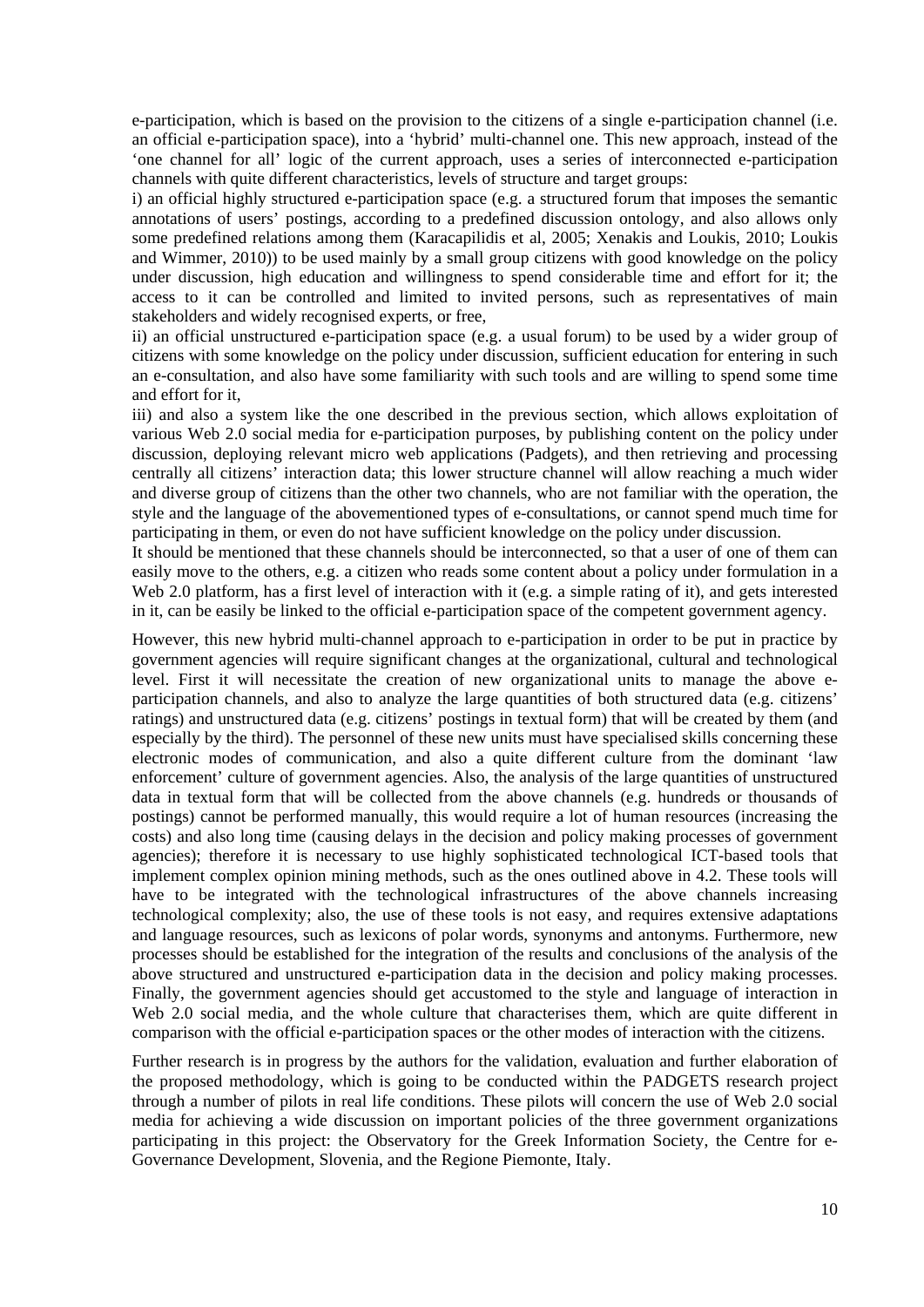### **References**

- Borshchev, A. and Filippov, A. (2004). From system dynamics and discrete event to practical agent based modeling: Reasons, techniques, tools. In Proceedings of the 22nd International Conference of the System Dynamics Society, Oxford, England.
- Chadwick, A. (2009a). Web 2.0: New Challenges for the Study of E-Democracy in an Era of Informational Exuberance. I/S: A Journal of Law and Policy for the Information Society, 5 (1), 9- 41.
- Chadwick, A. (2009b). Guest Editor's Introduction: The Internet and Politics in Flux. Journal of Information Technology and Politics, 6 (3-4), 195-196.
- Choi, Y., Breck, E. and Cardie, C. (2006). Joint extraction of entities and relations for opinion recognition. In Proceedings of the Conference on Empirical Methods in Natural Language Processing (EMNLP), Association for Computational Linguistics Stroudsburg, PA, USA.
- Commission of the European Communities (2006). i2010 eGovernment Action Plan: Accelerating eGovernment in Europe for the Benefit of All. COM (2006) 173 - Communication from the Commission to the Council, the European Parliament, the European Economic and Social Committee and the Committee of the Regions, Brussels.
- Commission of the European Communities (2010). A Digital Agenda for Europe. COM (2010) 245 Communication from the Commission to the Council, the European Parliament, the European Economic and Social Committee and the Committee of the Regions, Brussels.
- Conklin, J. and Begeman, M. (1989). gIBIS: A tool for all reasons. Journal of the American Society for Information Science, 40(3), 200 – 213.
- Conklin J. (2003). Dialog Mapping: Reflections on an Industrial Strength Case Study. In Visualizing Argumentation: Software Tools for Collaborative and Educational Sense-Making (P. Kirschner, S. Buckingham Shum and C. Carr Eds.), Springer Verlag, London.
- Curtis, G. G. (2006). Issues and Challenges Global E-Government/E-Participation Models, Measurement and Methodology - A Framework for Moving Forward. Workshop on E-Participation and E-Government: Understanding the Present and Creating the Future, Budapest, Hungary.
- Dooley, K. (2002). Simulation Research Methods. In Companion to Organizations (J. Baum Ed.), Blackwell, London, 829-848.
- Davis, J., Eisenhardt, K. and Bingham, C. (2007). Developing theory through simulation methods. Academy of Management Review, 32(2), 480-499.
- Ferro, E. and Molinari, F. (2010). Making Sense of Gov 2.0 Strategies: No Citizens, No Party. Journal of eDemocracy and Open Government, 2(1), 56-68.
- Forrester, J. (1958). Industrial Dynamics: A Major Breakthrough for Decision Makers. Harvard Business Review, 36(4), 37-66.
- Forrester, J. (1961). Industrial Dynamics. MIT Press, Cambridge, MA.
- Godbole, N., Srinivasaiah, M. and Skiena, S. (2007). Large-scale sentiment analysis for news and blogs. In Proceedings of the International Conference on Weblogs and Social Media (ICWSM), 219-222.
- Homer, J.B. and Hirsch, G.B. (2006). System Dynamics Modelling for Public Health: Background and Opportunities. American Journal of Public Health, 96(3), 452–458.
- Karacapilidis, N., Loukis, E. and Dimopoulos, S. (2005). Computer-supported G2G collaboration for public policy and decision making. Journal of Enterprise Information Management, 18(5), 602-624.
- Kirkwood, C. W. (1998). System Dynamics Methods A Quick Introduction. Arizona State University, retrieved online at: www.public.asu.edu/~kirkwood/sysdyn/SDWork/work-f.pdf
- Kunz, W. and Rittel H. (1979). Issues as Elements of Information Systems. Working Paper No. 131, University of California, Berkley.
- Law, A.M. and Kelton W.D. (2000). Simulation modeling and analysis.  $3<sup>rd</sup>$  Edition, McGraw-Hill Higher Education, New York.
- Liu, B., Hu, M. and Cheng, J. (2005). Opinion observer: Analyzing and comparing opinions on the web. In Proceedings of 14<sup>th</sup> Conference WWW Conference, ACM, New York, , 342-351.
- Liu, C. Y. and Wang, W. T. (2005). System Dynamics Approach to Simulation of Tax Policy for Traditional and Internet Phone Services. In Proceedings of the 23rd International Conference of the